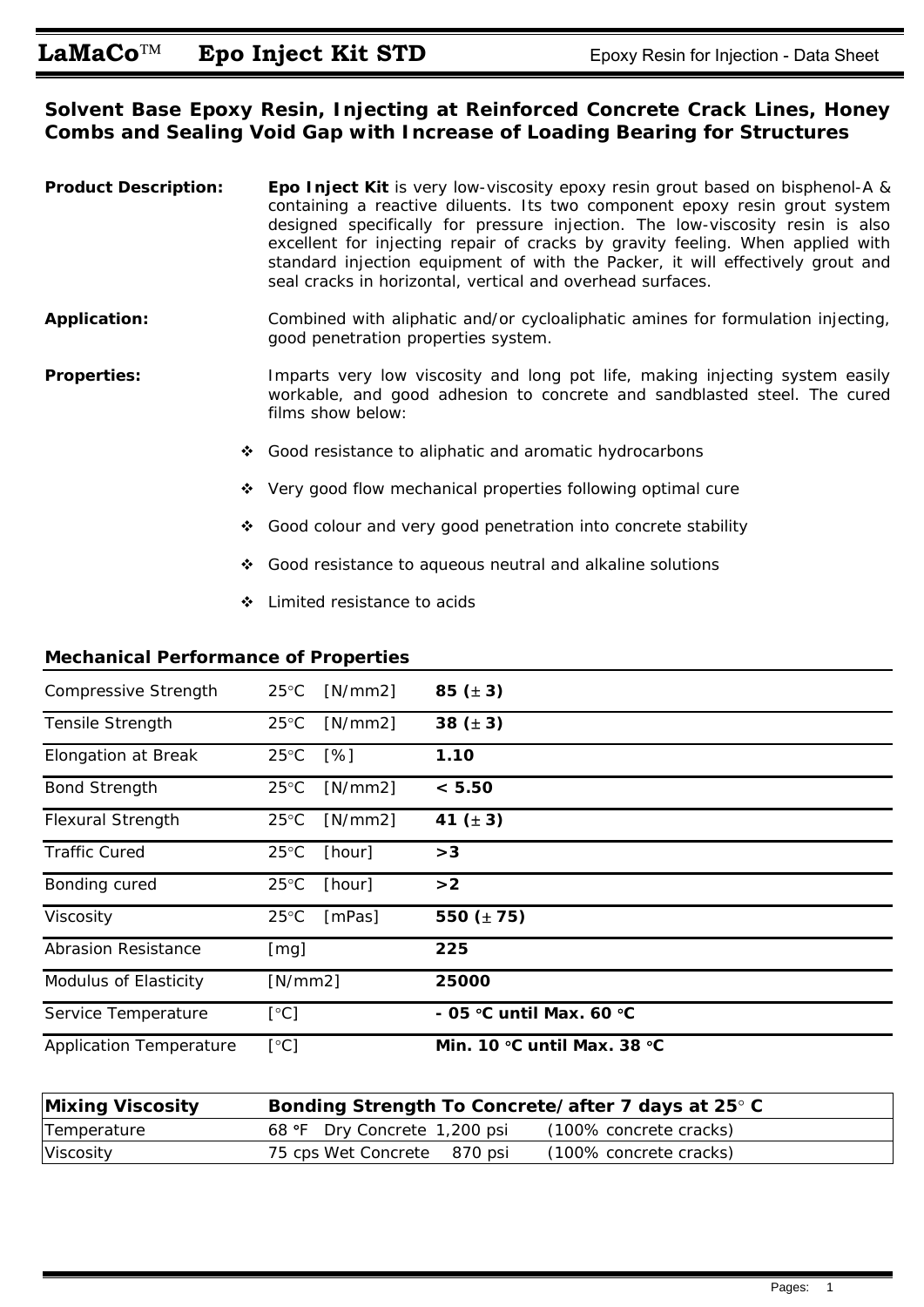# LaMaCo<sup>™</sup> Epo Inject Kit STD Epoxy Resin for Injection - Data Sheet

| <b>Surface Preparation</b> | 1. | Surface to be repaired or sealed must be clean and sound. Concrete<br>must be free of dust, laitence, sealers, grease and other bond inhibiting<br>contaminants.                                                                                                                                                     |
|----------------------------|----|----------------------------------------------------------------------------------------------------------------------------------------------------------------------------------------------------------------------------------------------------------------------------------------------------------------------|
|                            | 2. | Drilling of cracks for injecting packer tool ports must be accomplished<br>with vacuum attached swivel drill chuck (no drilling necessary with<br>BISC System).                                                                                                                                                      |
|                            | 3. | Entry packer tools insert the ports for injecting should be approved<br>devices spaced at appropriate intervals to accomplish the full<br>penetration of the resin grout.                                                                                                                                            |
|                            | 4. | Can be using electrical high pressure air-less pump or hand pump to<br>fixing on injection hose pipe with packer connector by connected to<br>packer tool.                                                                                                                                                           |
| Mixing:                    |    | Supplied as two-component system. Mix materials with low speed drill<br>and paddle for approximately Two - Four (2 - 4) minutes. Insure a<br>thorough mix. Never mix more material than can be used in thirty (30)<br>minutes. Do not apply Epoxy Inject Kit when ambient or surface<br>temperatures are below 50 °F |
| Pacing:                    |    | 6.00 kg pack or 3.00 kg pack or 1.00 kg pack                                                                                                                                                                                                                                                                         |
| Coverage:                  |    | $4.00 - 4.40$ meter/kg, for $< 0.50$ mm Crack lines<br>$2.50 - 2.75$ meter/kg, for <0.80 mm Crack lines<br>$1.60 - 1.80$ meter/kg, for $>1.20$ mm Crack lines<br>$1.25 - 1.45$ meter/kg, for $>1.50$ mm Crack lines                                                                                                  |

### **Physical Properties of Epo Inject Kit**

| Key data of Resin                        | Specified key data                                             |  |  |  |
|------------------------------------------|----------------------------------------------------------------|--|--|--|
| Aspect (visual)                          | Liquid                                                         |  |  |  |
| Colour (Gardner. ISO 4630)               | $\leq$ 3                                                       |  |  |  |
| Epoxy Index (ISO 3001)                   | $6.2 - 6.5$ [eq/kg]                                            |  |  |  |
| Epoxy equivalent (ISO 3001)              | $154 - 161$ [g/eq]                                             |  |  |  |
| Viscosity at 25° C (ISO 9371B)           | $680 - 760$ [mPa s]                                            |  |  |  |
| Density at 25° C (ISO 1675)              | $1.10 - 1.15$ [g/cm3]                                          |  |  |  |
| Flash point (ISO 2719)                   | $> 142$ [°C]                                                   |  |  |  |
| As-supplied form                         | Liquid                                                         |  |  |  |
| Odour                                    | Slight                                                         |  |  |  |
| Shelf life (storage between $2 - 40$ °C) | Several years                                                  |  |  |  |
| Hazardous decomposition products         | Carbon monoxide, carbon dioxide (when disposed of in fire) and |  |  |  |
|                                          | other toxic gases & vapours                                    |  |  |  |
| Disposal                                 | Regular procedures approved by Local authorities               |  |  |  |
|                                          |                                                                |  |  |  |
| Viscosity                                | (ISO 9371B) of Resin Grout as a function of temperature        |  |  |  |
| Temperature                              | [°C]<br>25<br>10<br>30<br>40                                   |  |  |  |
| Viscosity at 25° C                       | 120<br>[mPas]<br>850<br>250<br>60                              |  |  |  |
| <b>Mix Ratio Components</b>              | Parts by weight                                                |  |  |  |
| Epoxy Inject Kit Resin                   | 100                                                            |  |  |  |
| Epoxy Inject Kit Hardener                | 50                                                             |  |  |  |
| Viscosity at 25° C<br>[mPa s]            | 550                                                            |  |  |  |
| Gel time<br>[min]                        | 90                                                             |  |  |  |
| (Tecam, 100ml, 20° C, 65% RH)            |                                                                |  |  |  |